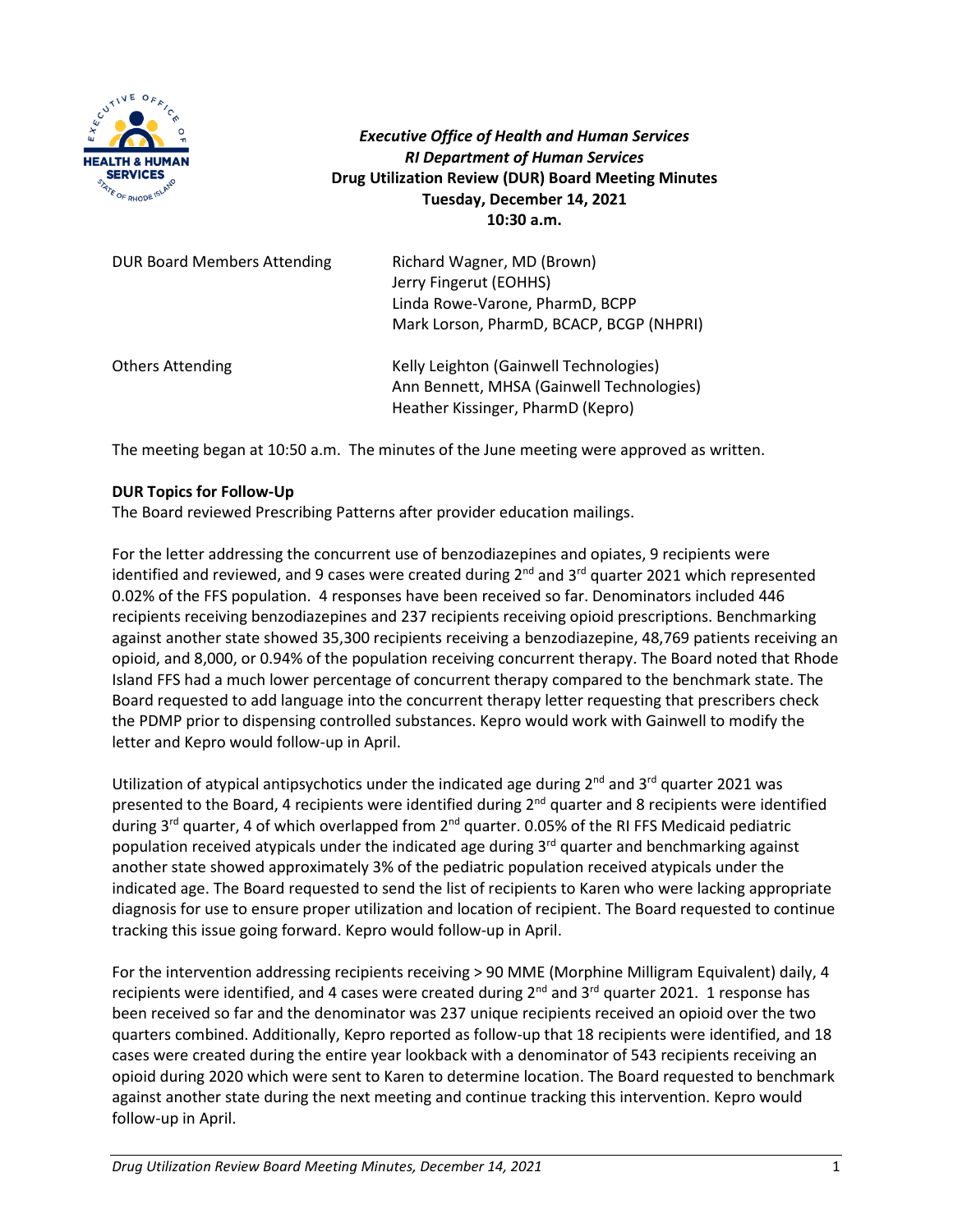For the intervention addressing stimulant exceeds max dose, 20 unique recipients were identified, and 20 cases were created during 2<sup>nd</sup> and 3<sup>rd</sup> quarter 2021. 4 responses have been received so far and the denominator was 491 unique recipients received a stimulant. Per follow-up, Kepro reported a breakdown of all recipients who were identified by the stimulant max dose criteria for  $2^{nd}$  and  $3^{rd}$ quarter data, including age, medication, dose received, and specifically recipients ≥ 40 years of age receiving stimulants exceeding the max dose with a history or risk of cardiovascular disease. No prescriber trends were identified during the targeted review. Kepro reported that benchmarking against another state was not an option due to the same criteria not being active in other states. The Board stated that review of the stimulant class occurred during the P&T meeting and the committee was appreciative that the class in unrestricted and the medications, both stimulant and non-stimulants were not being used outside of their indications. The Board requested to repeat the mailer for 4<sup>th</sup> quarter and report back. Kepro would follow-up in April.

For the request to review patients receiving an opioid with no naloxone, 14 recipients and 14 cases were created with 5 responses received during  $2^{nd}$  and  $3^{rd}$  quarter 2021. The denominator for opioid utilization was 237 unique recipients. During the previous meeting the Board requested to modify the criteria to look back 365 days for naloxone use and to also add a lookback of 365 days to the poisoning diagnosis in the alternate opioid non naloxone criteria. Kepro stated this change could not be completed due to system limitations of 180 day lookback into claims for DUR criteria. The Board discussed concomitant dispensing of naloxone with opioid prescriptions noting that in certain instances patients refuse naloxone or on second opioid fills patients may not need another prescription for naloxone. Neighborhood commented that Lifespan pharmacy has a message built into their POS system in order to promote the dispensing of naloxone with each opioid prescription. The Board requested to know if the recipient review included nursing home patients. Kepro stated that nursing home patients enrolled in FFS Medicaid were included in the review. The Board discussed whether naloxone prescriptions were reported to the PDMP. Kepro stated they were and would send the Board information regarding RI PDMP requirements via email. Per a P&T committee request, the Board requested to know of each opioid claim dispensed during  $4<sup>th</sup>$  quarter 2021, how many instances was naloxone dispensed on the same date of service for the recipient receiving the opioid claim. The Board also requested to continue the mailer for 4<sup>th</sup> quarter 2021. Kepro would follow-up in April.

Kepro presented two tramadol criteria for follow-up and DUR Board discission. After the June DUR meeting the Board requested to modify the alert message for criteria 720, concurrent SSRI and tramadol use and criteria 723, concurrent opioid and tramadol use. Kepro presented the DUR Board suggestions and requested assistance with modified alert messages. The Board recommended to leave the alert message as written and table indefinitely as the board member who requested the modifications was not present.

For the intervention addressing tramadol utilization, Kepro reported that 33 unique recipients received 59 total prescriptions for tramadol products during 2<sup>nd</sup> and 3<sup>rd</sup> quarter 2021. 2 unique recipients were targeted, one for concurrent use of tramadol with sertraline, and another for concurrent use of tramadol with a phenothiazine. The Board requested to know if the recipient who was receiving tramadol and sertraline had a history or medication that would indicate a seizure disorder. The Board requested to continue review of the tramadol criteria for intervention on a monthly basis. Kepro would follow-up in April.

Outside of the requested specialty mailing requests, Kepro presented information regarding 3 additional follow-up items: naloxone utilization, movement disorder/tardive dyskinesia medication utilization, and SGLT-2 and GLP-1 agent utilization.